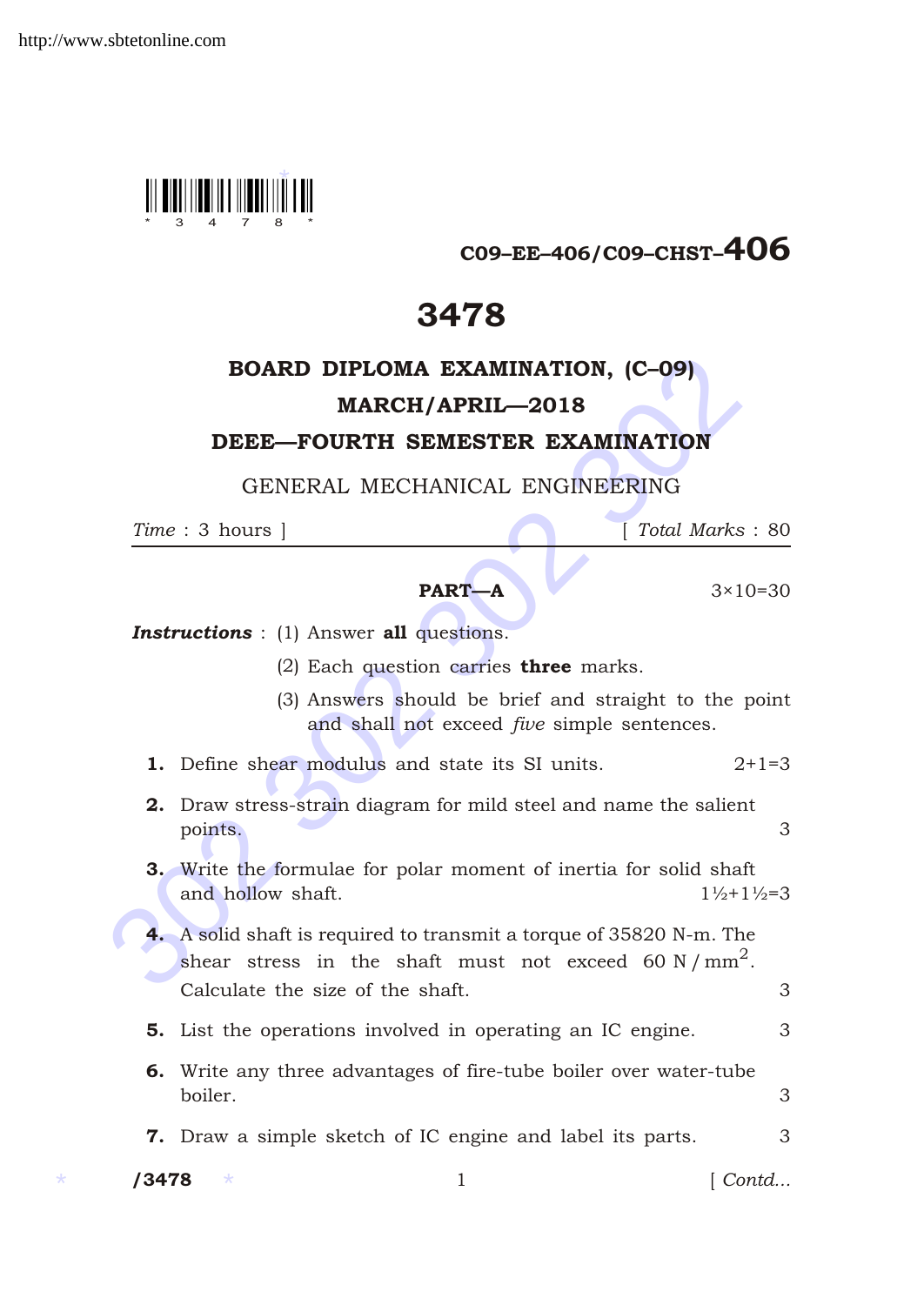- **8.** State the function of  $(a)$  spark plug and  $(b)$  fuel injection pump.  $1\frac{1}{2}+1\frac{1}{2}=3$
- 9. How are the impellers arranged to produce high head and to deliver high discharge in centrifugal pump? 3
- 10. State the functions of a lubricant.

#### **PART—B** 10×5=50

- (2) Each question carries  $ten$  marks.
- (3) Answers should be comprehensive and the criterion for valuation is the content but not the length of the answer.
- 11. A steel bar is subjected to a tensile force as shown in the figure below. Determine the total elongation of the bar and stress in each section. Take  $E = 2 \cdot 10^5 \text{ N/mm}^2$  :



| <b>PART-B</b>                                                                                                                                                                                 |     |                                                                        | $10\times 5=$ |
|-----------------------------------------------------------------------------------------------------------------------------------------------------------------------------------------------|-----|------------------------------------------------------------------------|---------------|
| <b>Instructions</b> : (1) Answer any five questions.                                                                                                                                          |     |                                                                        |               |
| $(2)$ Each question carries <b>ten</b> marks.                                                                                                                                                 |     |                                                                        |               |
| (3) Answers should be comprehensive and the criteri<br>the answer.                                                                                                                            |     | for valuation is the content but not the length                        |               |
| 11. A steel bar is subjected to a tensile force as shown in the figure<br>below. Determine the total elongation of the bar and stress in<br>each section. Take E 2 $10^5$ N/mm <sup>2</sup> : |     |                                                                        |               |
| $25 \text{ mm}$<br>25 kN<br>$-250$ mm $-$                                                                                                                                                     |     | $20 \text{ mm}$<br>$\rightarrow$ 25 kN<br>$\star$ 200 mm $\rightarrow$ |               |
| 12. The following results are obtained from a tensile test on a<br>MS specimen :                                                                                                              |     |                                                                        |               |
| $(i)$ Diameter of the specimen                                                                                                                                                                |     | $= 20$ mm                                                              |               |
| (ii) Gauge length                                                                                                                                                                             | $=$ | $100$ mm                                                               |               |
| <i>(iii)</i> Extension at a load of 80 kN                                                                                                                                                     | $=$ | $0.125$ mm                                                             |               |
| $(iv)$ Load at yield point                                                                                                                                                                    | $=$ | 110 kN                                                                 |               |
| $(v)$ Maximum load                                                                                                                                                                            | $=$ | 185 kN                                                                 |               |
| $(vi)$ Final elongation                                                                                                                                                                       |     | 30 mm                                                                  |               |
| $(vii)$ Diameter of neck                                                                                                                                                                      | $=$ | $12.6$ mm                                                              |               |

Calculate *(a)* Young's modulus, *(b)* stress at yield point, *(c)* the ultimate tensile stress, *(d)* the percentage elongation and *(e)* the percentage reduction in area.  $2 \times 5=10$ 

 $/ 3478$ 

/3478 2 [ *Contd...*